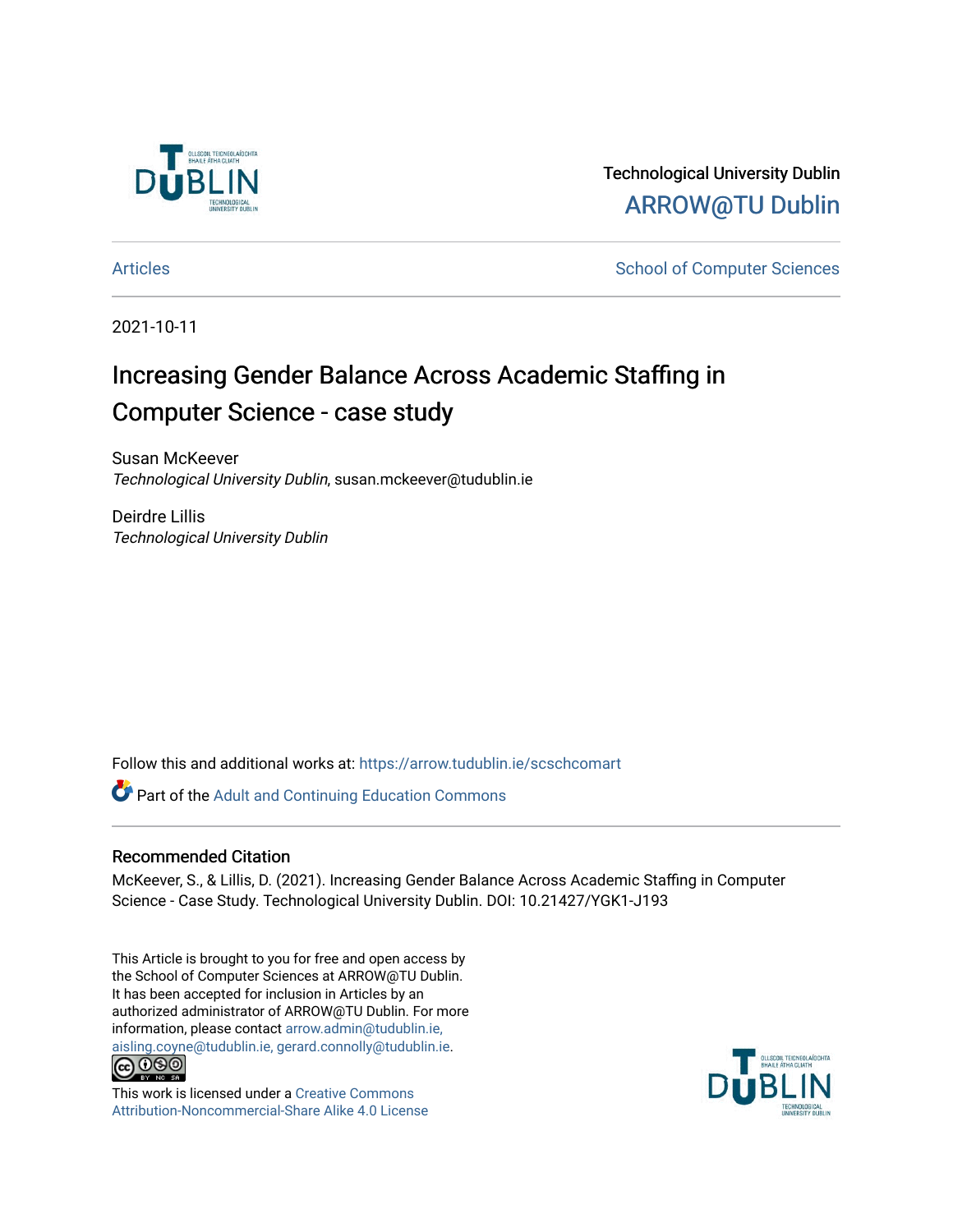

# Increasing Gender Balance Across Academic Staffing in Computer Science - case study

# Dr. Susan McKeever, Dr Deirdre Lillis

*School of Computer Sciemce, Technological University Dublin*

This paper represents the winning submission of the Informatics Europe Minerva 2019 award<sup>i</sup>

#### **Abstract**

As at 2019, Technological University Dublin\* Computer Science is the top university in Ireland in terms of gender balance of female academic staff in computer science schools. In an academic team of approximately 55 full-time equivalents, 36% of our academic staff are female, 50% of our senior academic leadership team (2 of 4) are female and 75% of our School Executive are female (3 of 4), including a female Head of School. This is as a result of our seven year SUCCESS programme which had a four strand approach: Source, Career, Environment and Support. The *Source* strand explicitly encouraged females to apply for each recruitment drive; *Career* focused on female career and skills development initiatives; *Environment* created a female-friendly culture and reputation, both within the School, across our organisation and across the third level sector in Ireland and *Support* addressed practical supports for the specific difficulties experienced by female staff. As a result we have had 0% turnover in female staff in the past five years (in contrast to 10% male staff turnover). We will continue to work across these four strands to preserve our pipeline of female staff and ensure their success over the coming years in an academic and ICT sector that remains challenging for females.

Keywords: Computer Science, gender balance, staff, culture, divesity

#### **1. Introduction**

The SUCCESS initiative in TU Dublin Computer Science, started in 2012, has increased the numbers, improved the experience and impact of female academic staff - such that they then in turn provide role models and supportive learning environments for our female students. The purpose of the SUCCESS initiative is twofold (i) To achieve gender equality by increasing the number of female academic staff in our School and (2) to support female academic staff to achieve their career goals in a supportive work environment. These are not trivial aims, in an context where average female staff levels in Computer Science in Ireland is 19% and where the average in the broader ICT sector is 10%.

<sup>\*</sup> Technological University Dublin (TU Dublin) was established on 1st January 2019, arising from a merger of Dublin Institute of Technology, Institute of Technology Tallaght and the Institute of Technology Blanchardstown. DIT was a member of Informatics Europe.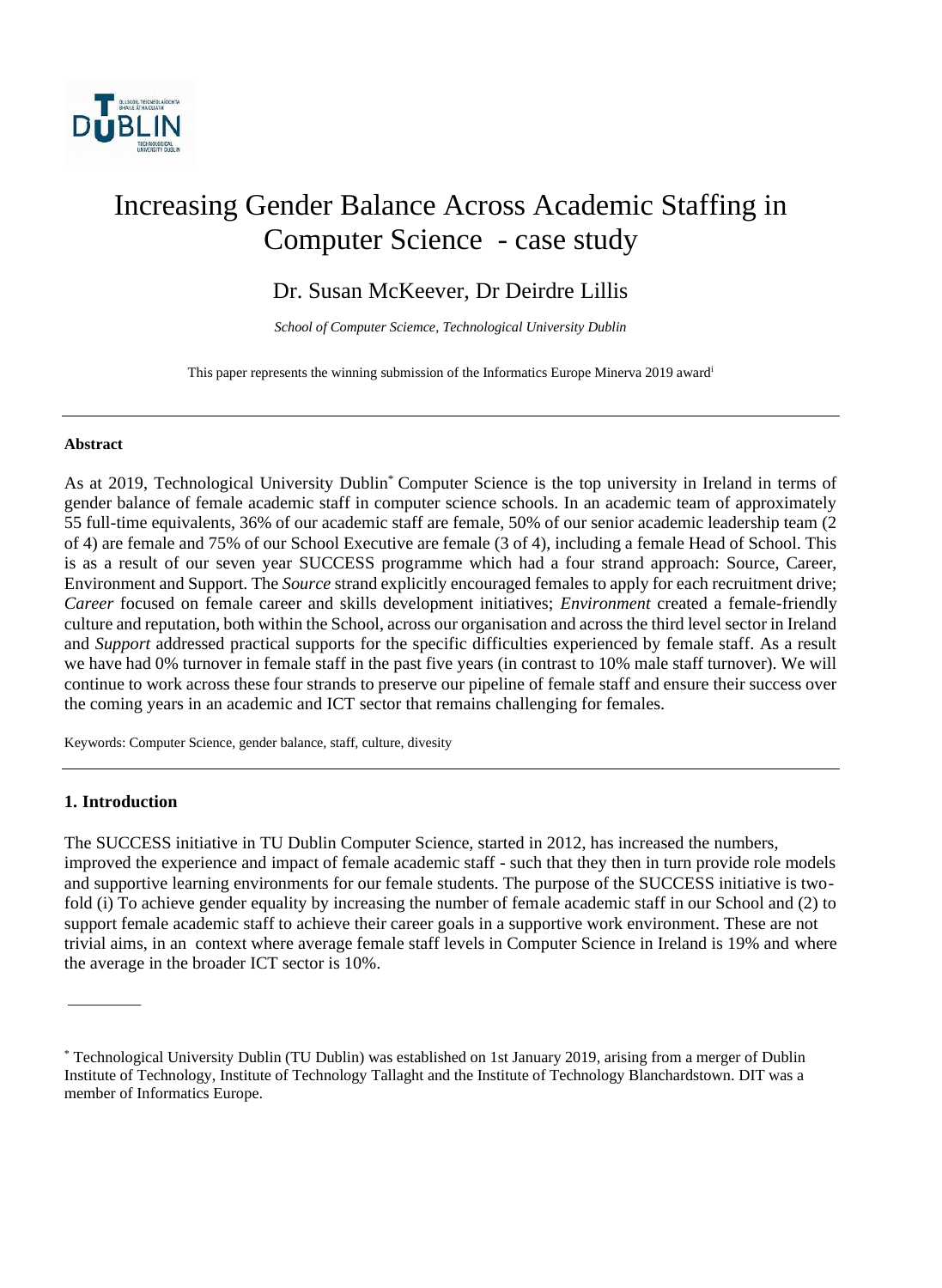## **2. SUCCESS Initiative Description**

Ireland, as with most countries in Europe, suffers from a lack of females in both the IT sector, and more worryingly, in the pipeline of female school leavers into Computer Science programmes at third level. This is compounded by difficulties in achieving gender equality in academic staff. In Ireland, we have a national average of 19% females on academic staff in Schools of Computer Science. When SUCCESS started in 2012, the analysis identified a number of problems for recruiting and retaining female staff, problems which still exist across Ireland today [1] [3]. These include

- Advertised academic posts receive far fewer numbers of female applicants than male
- Females do not progress in equal proportions as men to management or professor grades and take on heavy loads of administration management roles, leaving less time for career enhancing research;
- Female staff find it difficult to return after maternity leave with new teaching loads and gaps in research output;
- The networks and culture of academic institutions are created and populated by males.

**SuCcEsS** focuses on addressing these problems (1) Source: Increase the number of female academic staff applying for academic positions (2) Career: Run female-focussed skills development initiatives (3) Environment: Create an environment of support and encouragement for female staff (4) Support: Implement practical supports for female staff.

## *2.1. Source*

This strand has a simple focus - gender balance in our recruitment. When a vacancy arises, we identify female candidates external to our university/School and encourage them to join our team, using our networks to attract and target suitable female staff. In the past year alone for example, we have recruited a departmental head, specifically encouraged to apply for the role (but with no further advantage) and an engineering lecturer converted to Computer Science.

## *2.2. Career*

Female staff have in the past been more reluctant than male staff to take on career enhancing roles, such as new research opportunities or new management roles. We run a number of initiatives that are aimed at boosting our female staff skills, confidence levels and career ambition.

- All staff have an annual performance review, where their career aims and performance are reviewed and aligned to the strategic goals of TU Dublin. This Performance Management Development System (PMDS) allows female staff to articulate any particular difficulties or aims which the School can support them on. PDPs are conducted by School Executives (the majority of whom are female also).
- The School funds female staff to participate in the Aurora leadership programme for female academics† , run by the Leadership Foundation in the UK and also TU Dublin leadership development initiatives. 33% of our female staff have taken part, with several now acting as mentors for the programme.

<sup>†</sup> <https://www.lfhe.ac.uk/en/programmes-events/programmes/women-only/aurora/>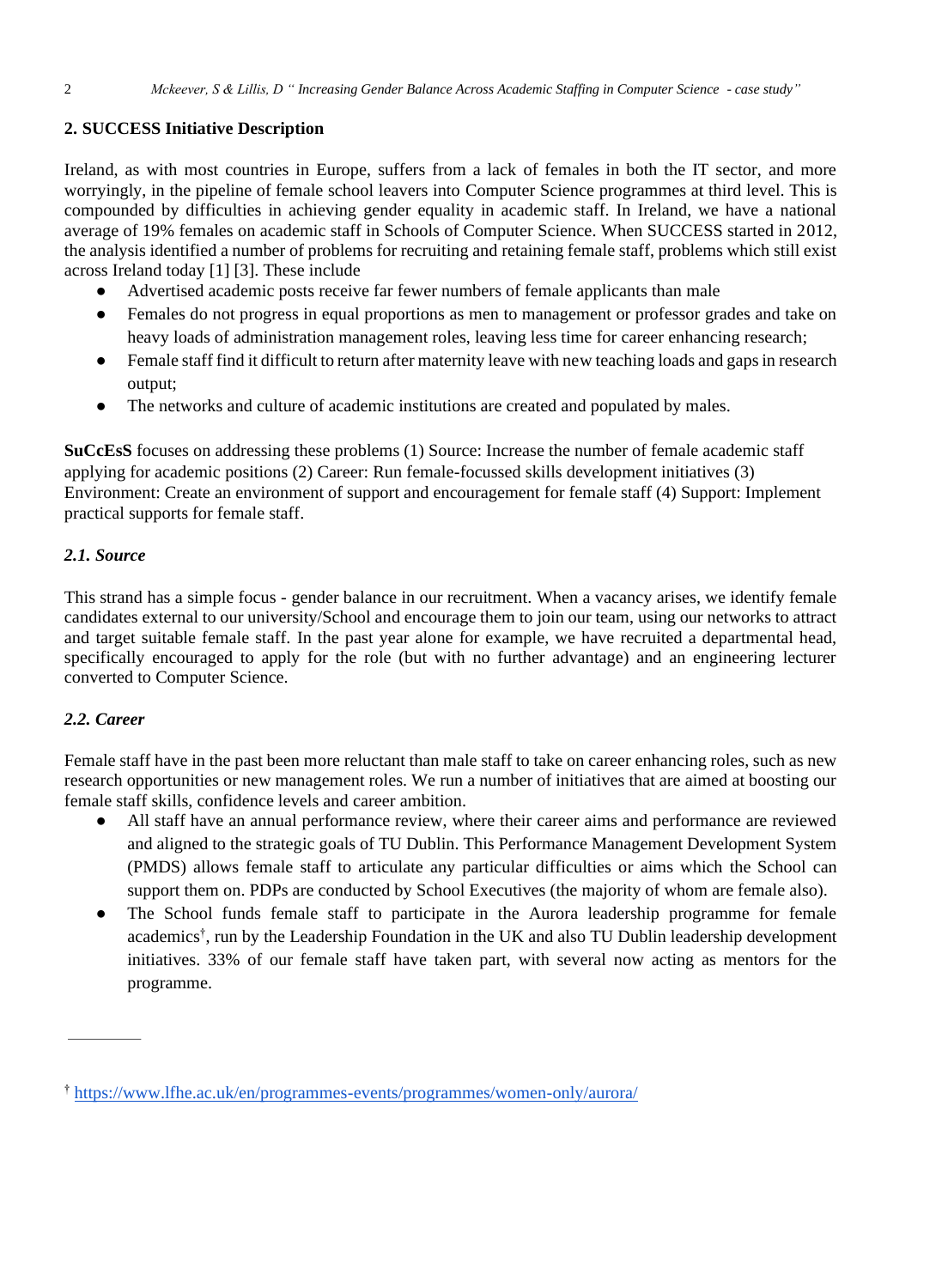- The School funds early career researchers through a number of supports which include support for conferences, inclusion on PhD supervision schemes and seed-funding of research proposals.
- The School funds a part time PhD scheme for any staff who wish to undertake a PhD by covering fees and workload allowances. This is particularly relevant and important for female staff who are more likely to be recruited from an industry background.
- Female staff are encouraged to mentor more junior female staff, in particular on co-supervision in PhD students, and co-funding opportunities.

## *2.3. Environment*

Gender equality permeates everything we do and stand for as a School, we lead by example and have a reputation for excellence within TU Dublin and across the third level sector in Ireland.

- Within our School: We offer role models to our female staff via our female school managers. For example, our Head of School, Dr. Deirdre Lillis is a board member of the Higher Education Authority and a member of the Senate of the National University of Ireland. She participates actively in the development of national policy developments for gender equality in higher education, including the new Senior Academic Leadership Initiative‡ and the Gender Equality Action Plan for Higher education in Ireland§ . For students, we run the ESTEEM student mentoring scheme whereby every female student in our School is teamed with a female staff member and mentored by an industry role model. This initiative which has been identified as best practice in gender balance activities by the UK-based Athena Swan Equality Unit\*\*. These activities enhances our reputation and culture.
- *Within TU Dublin:* Our School has played a key part in establishing and participating in The Women Leaders in Higher Education (WLHE††) Network. The network, established in 2016, empowers and enables women in all roles (management, academic, technical and administrative) in TU Dublin, to support their personal and professional development and career advancement. The WLHE Network holds formal events, with invited speakers from a wide range of backgrounds including media personalities, business leaders, academics, and politicians.
- *Within the national third level sector*: Our School led the development of a national network for academics in third level Computer Science called **Ingenics‡‡** (The Irish Network for Gender Equality in Computing). This was set up 2017 is attended by 17 out of 19 Irish third level Computer Science schools - and is proving to be an invaluable and powerful network of insight, information sharing, joint projects, networking and friendships.
- TU Dublin obtained its first Athena Swan award in 2018. The international award recognises commitment to advancing the careers of women in science, technology, engineering, maths and medicine (STEMM) employment in higher education and research. Our focus now is to expand Athena for its next stage of School level approval.

<sup>‡</sup> https://www.education.ie/en/Press-Events/Press-Releases/2018-press-releases/PR181112.html

<sup>§</sup> https://hea.ie/assets/uploads/2018/11/Gender-Equality-Taskforce-Action-Plan-2018-2020.pdf

<sup>\*\*</sup> https://www.ecu.ac.uk/equality-charters/athena-swan/

<sup>††</sup> http://www.dit.ie/wlhe/

<sup>‡‡</sup> <https://www.linkedin.com/groups/13676439/>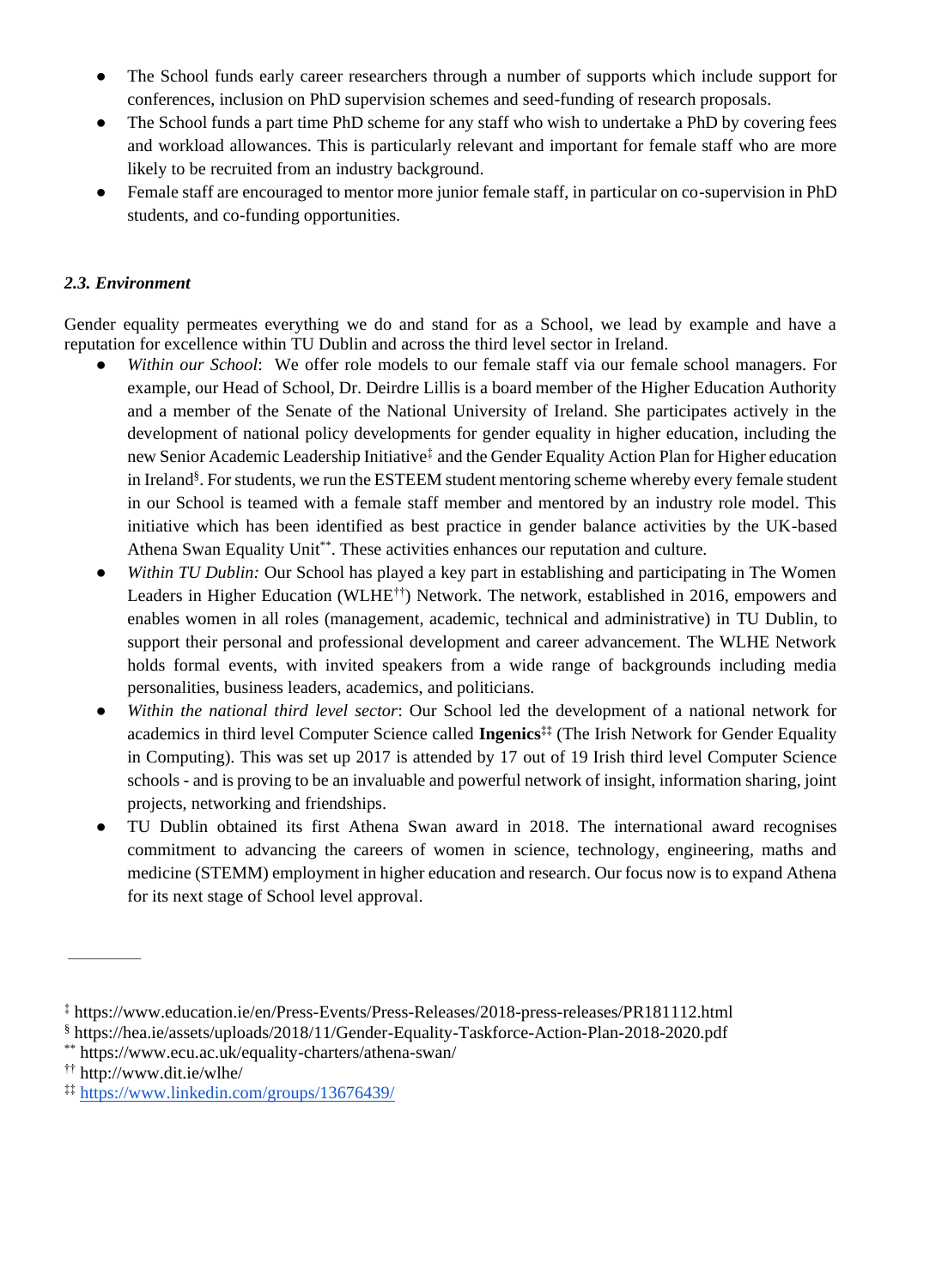### *2.4. Support*

The final strand of SUCCESS is practical supports for female staff. Although simple, these are critical in addressing the practical problems that female staff in an academic environment. Given the age profile of our female staff, we placed particular emphasis on supports after maternity level. These include

- Teaching modules prior to maternity leave are re-allocated to these staff on their return so that they are not disadvantaged by heavy preparation workloads.
- Females can be assigned flexible project work if they return mid-semester.
- Timetabling is done with consideration of family commitments such as consideration of early morning starts or evening workloads. Flexibility on home working is provided as suitable.

#### **3. Evidence of Impact of the SUCCESS Initiative**

In our experience, there are no easy or quick solutions to addressing the issue of recruitment numbers and career development for female academics in the Computer Science sectors. Our SUCCESS initiative has been a sustained, consistent programme of supports and activities. We measure our impact in this area by answering the following questions:

- Are we recruiting female staff in sufficient numbers?
- Are female academics succeeding in our School?
- Are we retaining female academics in our School?

#### *Source: Are we recruiting female staff in sufficient numbers?*

In a survey of Irish third levels with an 80% response rate from 17 universities and Institutes of Technology in our Ingenics network (Figure 1), we have the third highest proportion of academic staff that are female. In comparison to universities only, we have the highest proportion of female staff - at 36%. Our experience in 2012 was that less than 10% of applicants to entry-level academic posts were female. Through consistent efforts this has increased to 25% on average, to 50% in some competitions and has led to hiring 5 new females in the past 5 years (out of 12 vacancies).



**Figure 1 - proportion of female staff in Schools of Computer Science in the third level sector in Ireland, across universities and institutes of technology.**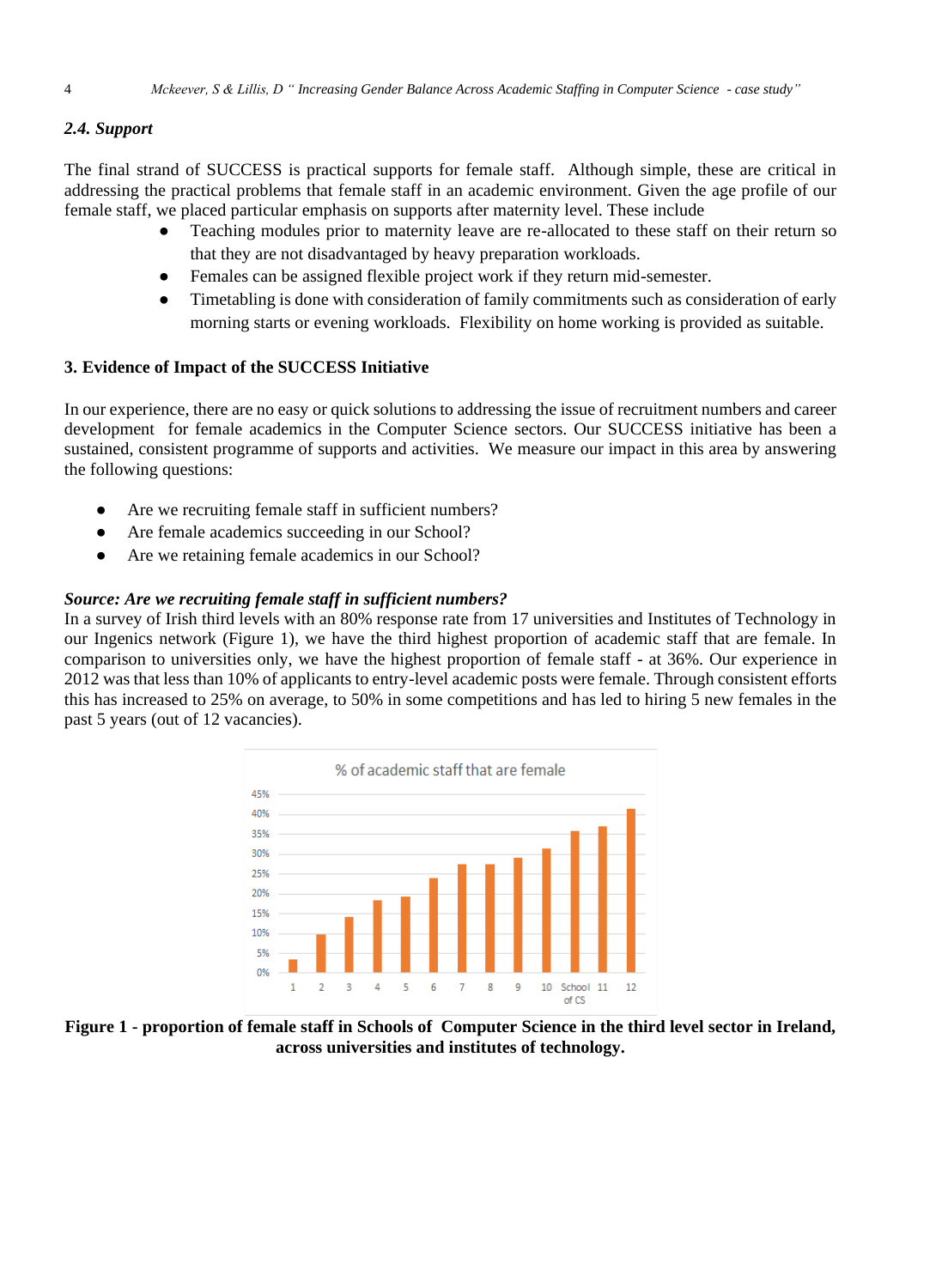

**Figure 2 - proportion of female staff in Schools of Computer Science in university sector, showing School of Computer Science TU Dublin in highest position**

#### *Career: Are female academic succeeding in our School?*

In addition to increasing our female numbers, it is critical that we have proportional representation at management decision making level - ensuring supportive decision for all staff. As shown in Figure 3, the percentage of females on our (i) School Executive team has increased from 0% in 2008 to 75% in 2019 (4 positions) and (ii) on our senior academic leadership team from 0% in 2008 to 50% in 2019 (4 positions) and (iii) our first full Professorship in this School was female. We have supported 2 female staff to complete their PhDs through timetable workload allowances. Our female staff also play leading roles at international, national and institutional level on a wide range of initiatives including national research centres (Science Foundation Ireland and the national industry-led Data Analytics Centre CeADAR), EU international curriculum development projects [\(www.hublinked.eu,](http://www.hublinked.eu/) [www.getm3.eu\)](http://www.getm3.eu/), Boards of national policy agencies, the Higher Education Authority, the Senate of the Irish Universities, the Royal Irish Academy and the Ingenics network. They also play leading roles within TU Dublin on the Academic Council, College Boards, quality enhancement initiatives, the ESTEEM mentoring programme, community projects, programme development initiatives and the Women's Leaders in Higher Education Initiative. Our policies of developing female staff have had impact.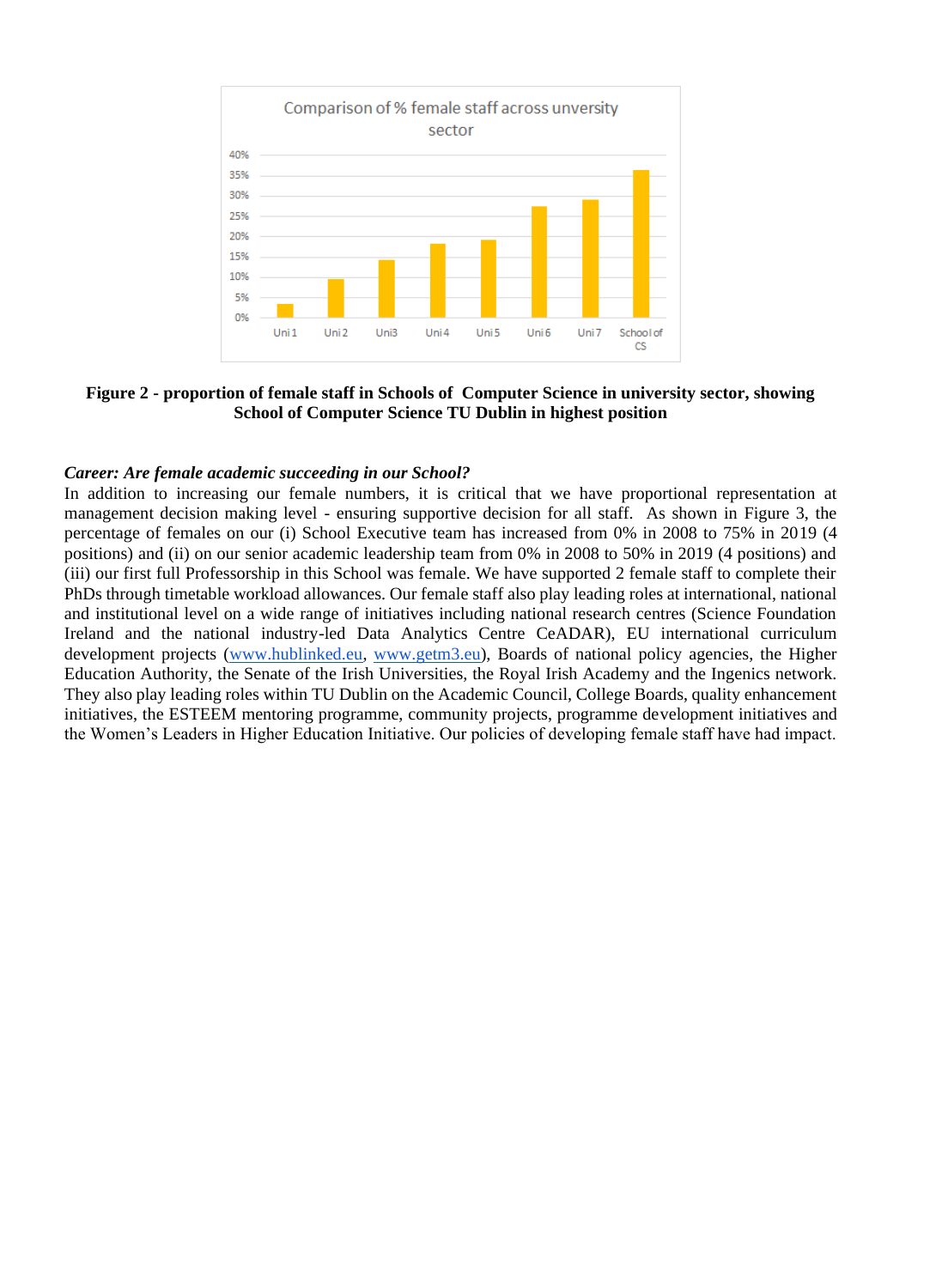

**Figure 3 - Increase in female management staff since the start of SUCCESS initiative** 

#### *Environment: Are we retaining female staff in our School?*

For staff retention, we note that in the past five years, we have had no female staff turnover, compared against 10% turnover amongst male staff. While it may be simplistic to attribute all of this to SUCCESS, this indicates that females are satisfied to remain in our School. The influence of female staff can be seen on our strategic planning and development processes as research has shown that females are often more motivated by impact and the social aspects of technology. The theme for our strategic plan developed in 2019 focussed on how the School could help achieve the UN Sustainability Goals for example. Led by one of our female academics, we submitted an Erasmus+ Strategic Partnership called Ethics4EU, with Informatics Europe as a partner, which aims to learning resources and assessment strategies for the ethical use of technology which can be embedded in all modules of our programmes.

In our School Review in 2017, our external peer review panel noted the high satisfaction rates amongst staff with the School, across both male and female staff. They also recommended that we be the first School to be put forward for Athena Swan Accreditation from TU Dublin as a result of our work on gender equality.

### **4. Conclusion**

We are national leaders in Ireland on our gender equality initiatives and are proud of our record on supporting female academics in our School under SUCCESS. While we have achieved many of the goals we set out to achieve, this will be a work in progress until we have true gender equality for both staff and students.

#### **5. Gallery**

#### **References**

[1] O'Sullivan, G. "Women face greater difficulties than men in advancing to the highest academic positions in Ireland", published March 2019 by EurIreland "Internatinoal Women's Day" , available at ["http://eurireland.ie/2019/03/08/women-face-greater-difficulties-](http://eurireland.ie/2019/03/08/women-face-greater-difficulties-than-men-in-advancing-to-the-highest-academic-positions-in-ireland/)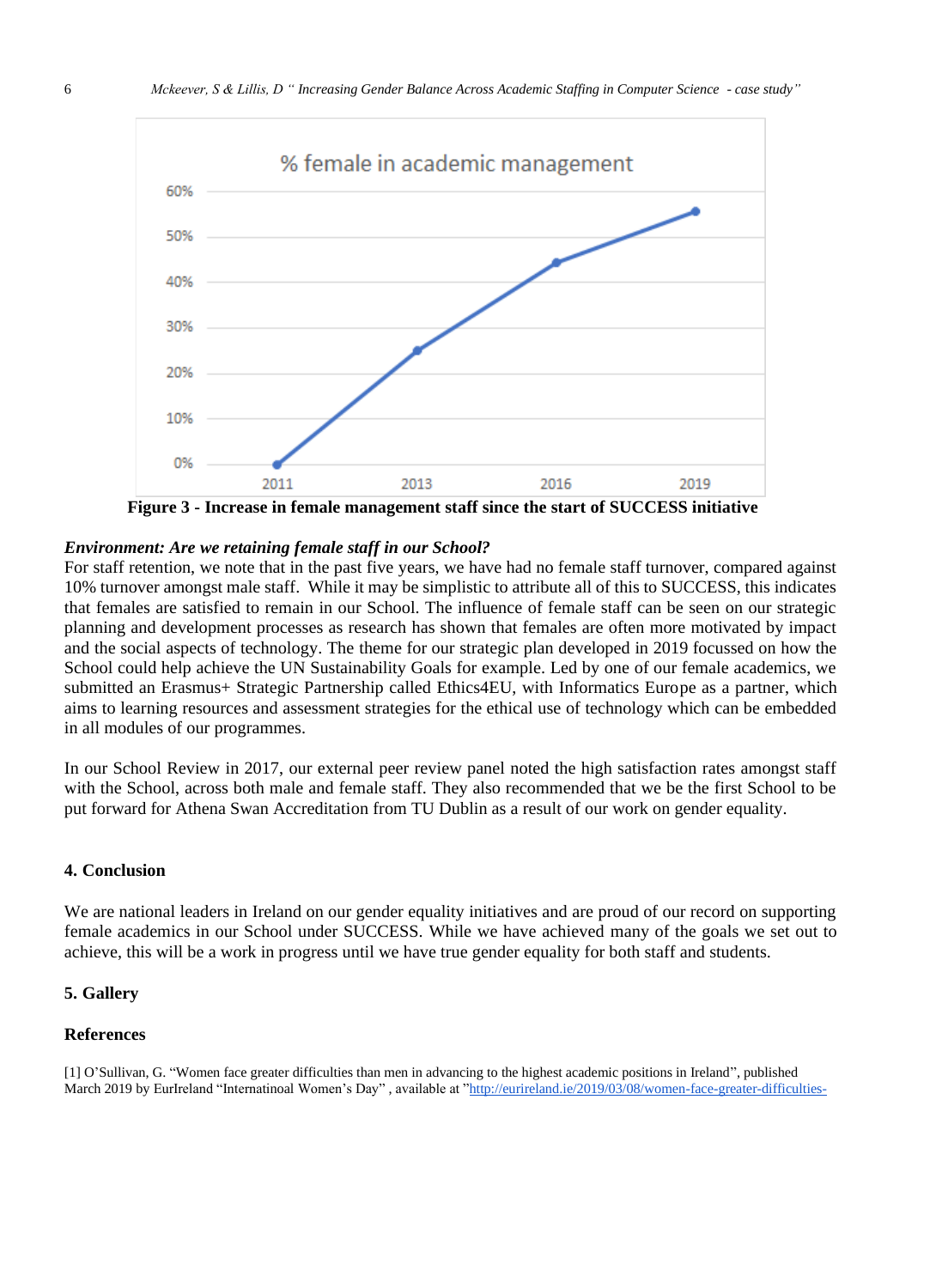#### [than-men-in-advancing-to-the-highest-academic-positions-in-ireland/](http://eurireland.ie/2019/03/08/women-face-greater-difficulties-than-men-in-advancing-to-the-highest-academic-positions-in-ireland/)

[2] Higher Education Authority Ireland, 2018, Higher Education Institutional Staff Profiles by Gender, published July 2018, available at <https://hea.ie/assets/uploads/2018/01/Higher-Education-Institutional-Staff-Profiles-by-Gender-2018.pdf>

**[**3] Dublin Institute of Technology Athena Swan Bronze Application, 2018.

#### **Appendix A. Gallery**



UCD Computer Science @UCDCompSci · Feb 11 Dr Catherine Mooney @UCDCompSci & Dr Susan McKeever @tudublincom have established The Irish Network for Gender Equality in Computing (INGENIC) with the aim of promoting gender balance through 3rd level collaboration. #WomenInScience #WomenInSTEM

#### cs.ucd.ie/INGENIC/



TU Dublin Computer Science @tudublincompsci · Feb 5 TU Dublin Computer Science welcomes Dr. Dympna O'Sullivan as Head of our Undergraduate Programmes! Dympna is an active health informatics researcher and previously worked with City University London, NCI, Aston University and University of Ottawa, #wearetudublin #ditdiscovers



TU Dublin Computer Science @tudublincompsci · Feb 6 Ringing in the Chinese New Year! Chinese lecturers from Hunan University with Prof. Sarah Jane Delany of TU Dublin Computer Science's on our innovative staff PhD programme. Ming Tang, Dan Zhang, Prof Sarah Jane Delany, Songlan Liand Oian Luo @WeAreTUD





Deirdre Lillis @DeirdreLillis1 · Feb 1 Well done to Leslie Shoemaker and all the TU Dublin team on this inspiring ESTeEM event in Kevin Street yesterday - packed house to promote diversity in Science and Technology through pairing students with successful industry

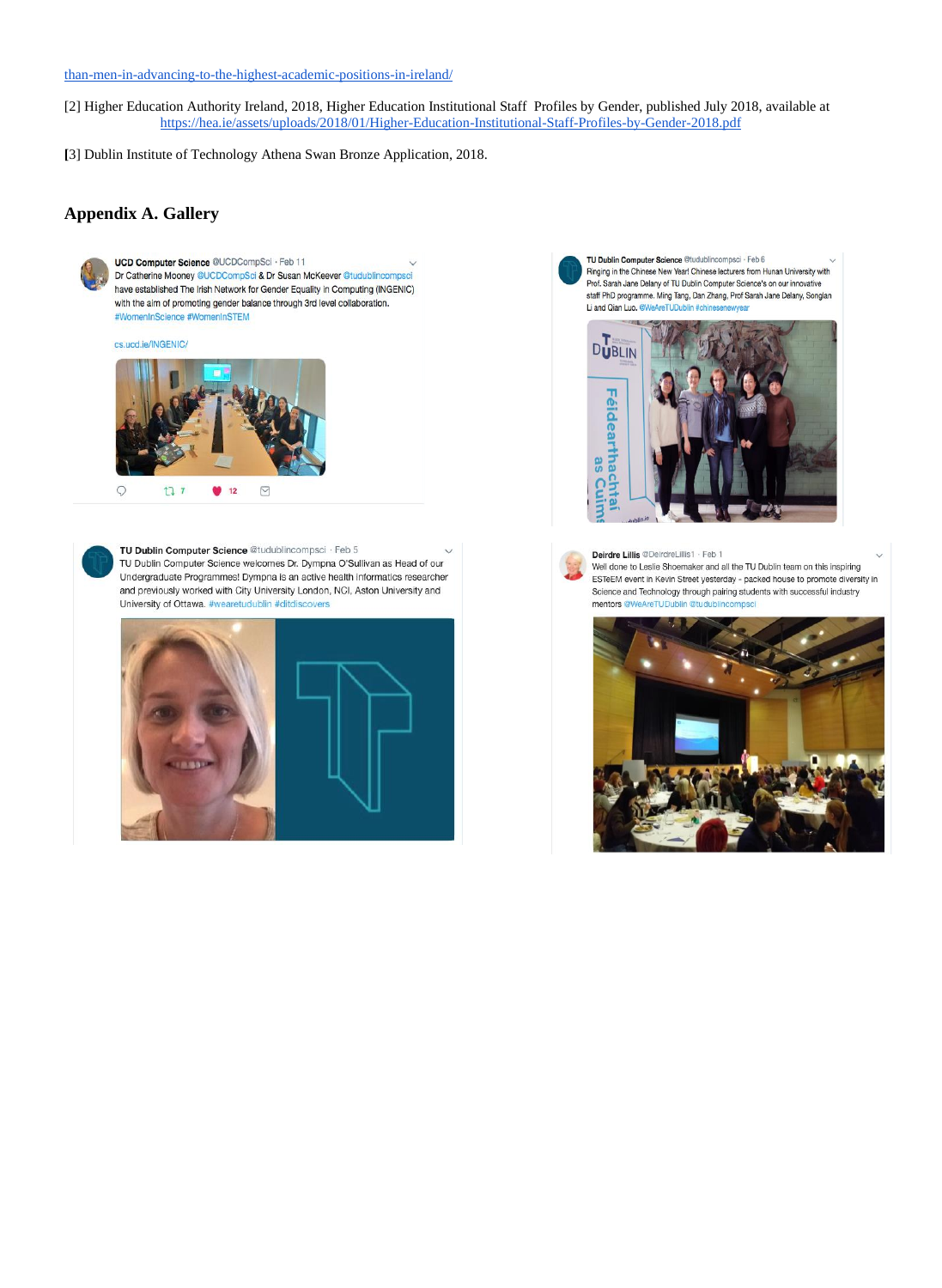

TU Dublin Computer Science @tudublincompsci · Jan 18 TU Dublin computer science staff working on future development plans - a big picture session looking at how we can play a role in tackling key societal challenges of sustainability and ethical technology along with preparing our graduates for the future of work. #WeAreTUDublin



Deirdre Lillis @DeirdreLillis1 · May 15

Dr. Gemma Irvine of @hea\_irl providing progress on national gender equality plan at launch of the SAGE Charter of Principles for Gender Equality this morning. Center of Excellence for Gender Equality will be established soon @tudublincompsci @WeAreTUDublin @tcddublin





TU Dublin Computer Science @tudublincompsci · Mar 19  $\sim$ Congrats to Dr. Susan McKeever, senior lecturer in TU Dublin Computer Science on her appointment as principal investigator with @CeADARIreland, a collaboration of TU Dublin and UCD, CeADAR provides data analytics technology and innovation for Irish based industry. @WeAreTUDublin



TU Dublin Computer Science @tudublincompsci · May 29 Dr Luca Longo of #TUDublinCompSci speaking at the first #girlsintech<br>Hackathon event held in #ireland. The Hackathon theme was 'Hacking for Humanity' and it had a overall prize of €2000! Girls in Tech focuses on the engagement, education & empowerment of women in technology



TU Dublin Computer Science @tudublincompsci · Apr 9 Congratulations to Nicola Mahon on winning the Women In Technology Award for her project 'Pharmap: A blockchain risk mitigation system for the Pharmaceutical Supply Chain'. Nicola prize was kindly sponsored by Docosoft and presented by Eva McDonnell. #womenintech #womeninstem



#### DIT receives Athena SWAN award for gender equality

ed: 28 September, 2018<br>in Institute of Technology r, at/10<br>Inology (DIT) has been awarded the Athena SWAN Bronze Award in re<br>ality for women in extense trademic recognition of its commitme<br>/CTCM\ and for bringing ab



Weveming the amouncement, the President of DJT Profession Brain Monthe markesade that the depathes agress in a<br>hitterial SWAN admission are a nealthing for the organization. Tradition our students, in all of their diversit Orne van val